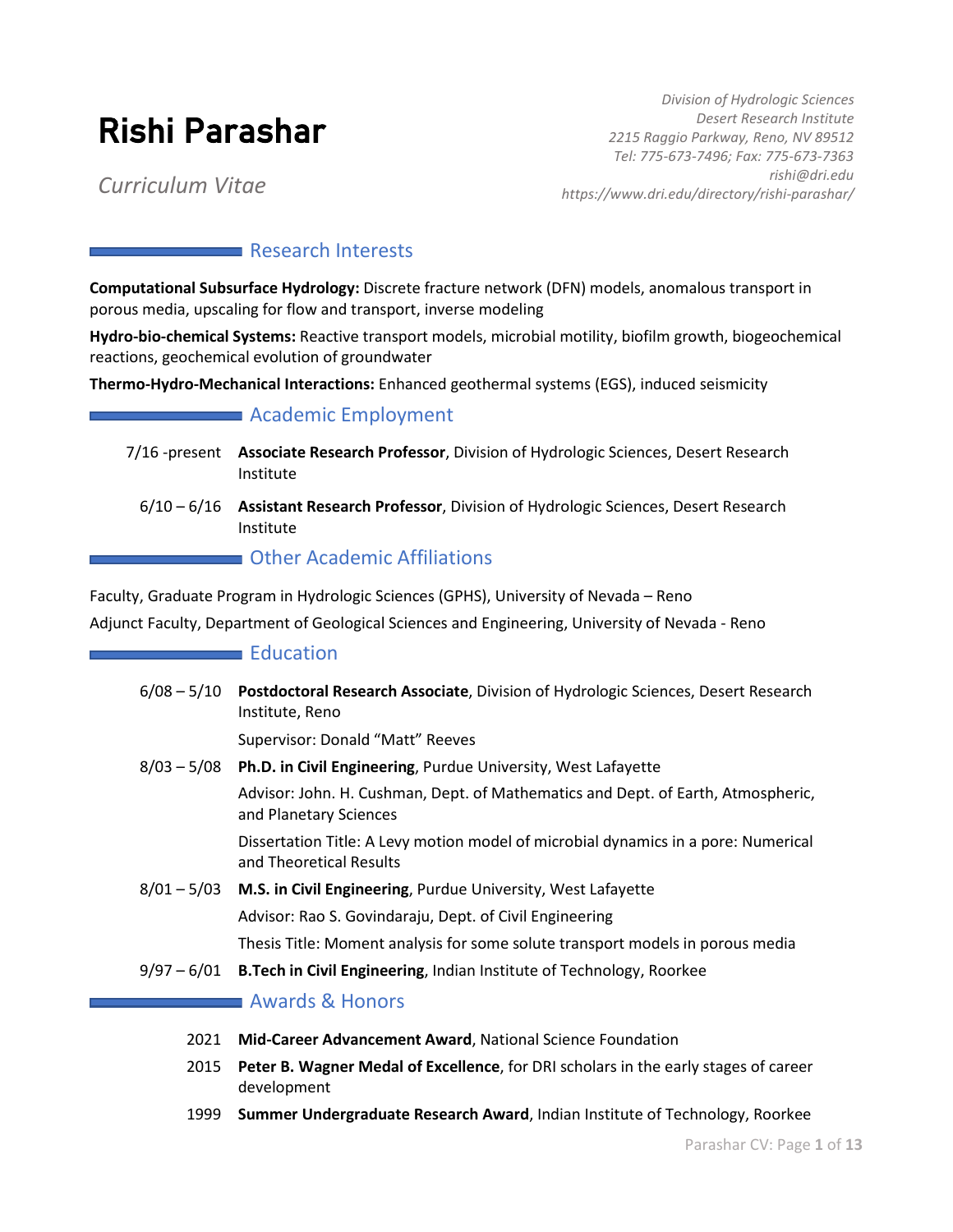# Refereed Publications (\* advisees)

- 1 Parashar, R., H. V. Pham, and D. M. Reeves (2022). Impact of Regional Stress on Flow and Transport Through Interconnected Network of Faults in Pahute Mesa, Nevada National Security Site, under sponsor's review for submission to *Engineering Geology*
- 2 \*Perez, L. J., Parashar, R., Plymale, A., and Scheibe, T. D. (2022). Contributions of biofilm-induced flow heterogeneities to solute retention and anomalous transport features in porous media, *Water Research, 209, 117896, 10.1016/j.watres.2021.117896*
- 3 \*Dechdacho, P., \*Perez, L. J., Hershey, R., Parashar, R. (2021). The influence of compost on arsenic removal from contaminated groundwater in granitic aquifers, *Journal of Nevada Water Resources Association, 42-54, 10.22542/jnwra/2021/1/2*
- 4 \*Perez, L. J., A. Puyguiraud, J. J. Hindalgo, J. Jimenez-Martinez, R. Parashar, and M. Dentz (2021). Upscaling mixing-controlled reactions in unsaturated porous media, *Transport in Porous Media*, doi: 10.1007/s11242-021-01710-2
- 5 Akara, M. E., Reeves, D. M., Parashar, R. (2021). Impact of Horizontal Spatial Clustering in Two-Dimensional Fracture Networks on Solute Transport, *Journal of Hydrology*, 603 (Part C), 127055, doi: 10.1016/j.jhydrol.2021.127055
- 6 Chabani, A., Trullenque, G., Parashar, R., Pomart, A., Attali, R., Sass, I. (2021). Modelling of Fractured Granitic Geothermal Reservoirs: Use of Deterministic and stochastic methods in Discrete Fracture Networks and a Coupled Processes Modeling Framework, *Proceedings World Geothermal Congress: Reykjavik, Iceland*, 10.5281/zenodo.5614479
- 7 \*Perez, L. J., Bhattacharjee, T., Datta, S. S., Parashar, R., Sund, N. L. (2021). Impact of confined geometries on hopping and trapping of motile bacteria in porous media, *Physical Review E*, 103 (1), 012611
- 8 \*Sund, N. L., Parashar, R., \*Pham, H. V. (2021). Upscaling of transport through discrete fracture networks via random walk: A comparison of models, *Physical Review E*, 103 (6), 062116
- 9 \*Pham, H. V., Parashar, R., \*Sund, N. L., Pohlmann, K. F. (2021). A Method to Represent a Well in a Threedimensional Discrete Fracture Network Model, *Groundwater*, 10.1111/gwat.13030
- 10 \*Pham, H. V., Parashar, R., \*Sund, N. L., Pohlmann, K. F. (2021). Determination of fracture apertures via calibration of three-dimensional discrete-fracture-network models: application to Pahute Mesa, Nevada National Security Site, USA, *Hydrogeology Journal*, 10.1007/s10040-020-02254-3
- 11 \*Fan, Z., Parashar, R., Jin, Z. (2020). Impact of convective cooling on pore pressure and stresses around a borehole subjected to a constant flux: Implications for hydraulic tests in an enhanced geothermal system reservoir, *Interpretation*, 8 (2), 10.1190/INT-2019-0180.1
- 12 Akara, M. E., Reeves, D. M., Parashar, R. (2020). Enhancing fracture-network characterization and discrete-fracture-network simulation with high-resolution surveys using unmanned aerial vehicles, *Hydrogeology Journal*, 10.1007/s10040-020-02178-y
- 13 \*Fan, Z., Parashar, R. (2020). Transient flow to a finite-radius well with wellbore storage and skin effect in a poroelastic confined aquifer, *Advances in Water Resources*, 10.1016/j.advwatres.2020.103604
- 14 Hershey, R. L., Parashar, R., Cooper, C. A., Heintz, K. M., \*Pham, H. V., Lyles, B. F. (2020). Evaluation of Timber Mountain Recharge and Groundwater Flow in Relation to Pahute Mesa-Oasis Valley Flow System, U.S. Department of Energy, *Environmental Management Nevada Program*, DOE/NV/0003590-56
- 15 \*Fan, Z., Parashar, R. (2019). Analytical solutions for a wellbore subjected to a non-isothermal fluid flux: Implications for optimizing injection rates, fracture reactivation, and EGS hydraulic stimulation, *Rock Mechanics and Rock Engineering*, doi: 10.1007/s00603-019-01867-9
- 16 \*Yang, X., Parashar, R., \*Sund, N. L., Plymale, A., Scheibe, T., Hu, D., Kelly, R. (2019). On Modeling Ensemble Transport of Metal Reducing Motile Bacteria, *Scientific Reports*, doi: 10.1038/s41598-019- 51271-0
- 17 Parashar, R., \*Pham, H. V., \*Sund, N. L. (2019). Development of Upscaling Techniques and Construction of Calibrated Models for Fractured Rocks Using Discrete Fracture Network Approaches, U.S. Department of Energy, *Environmental Management Nevada Program,* DOE/NV/0003590-43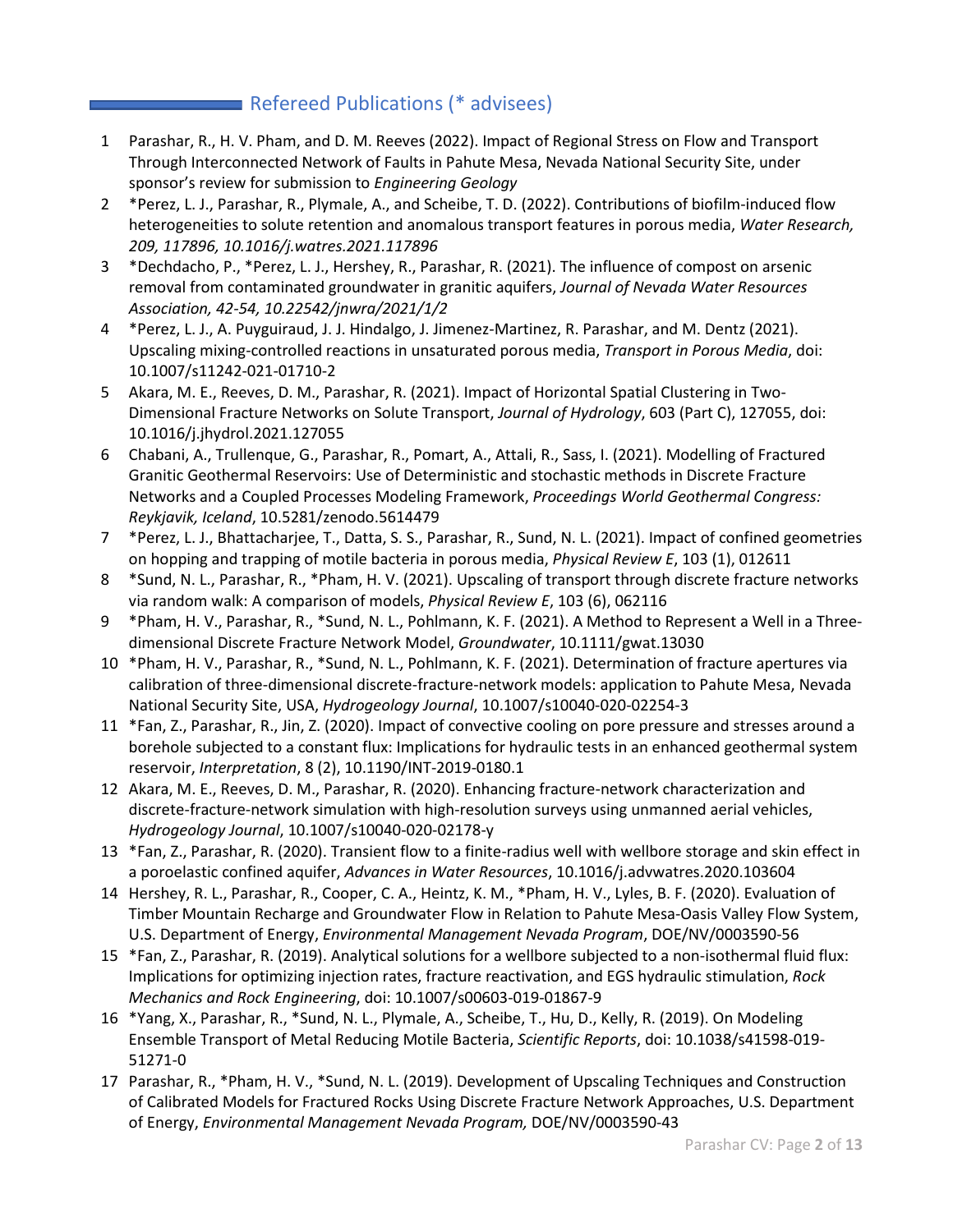- 18 Sund, N. L., Porta, G., Bolster, D., Parashar, R. (2017). A Lagrangian transport Eulerian reaction spatial (LATERS) Markov model for prediction of effective bimolecular reactive transport, *Water Resources Research*, 53, (11), 9040-9058
- 19 Thomas, J. M., Pohll, G. M., Chapman, J. B., Pohlmann, K. F., Parashar, R., Rybarski, S. C., Hershey, R. L., Fereday, W. H. (2017). Hydraulic fracturing in the upper Humboldt River basin, Nevada, USA. 15th Water-Rock Interaction International Symposium, WRI-15, *Procedia Earth and Planetary Science*, 17, 189-192, doi: 10.1016/j.proeps.2016.12.065
- 20 Trullenque, G., Parashar, R., Delcourt, C., Collet, L., Villard, P., Potel, S. (2017). Properties of a pair of fracture networks produced by triaxial deformation experiments: Insights on fluid flow using discrete fracture network models, *Hydrogeology Journal*, 25, (3), 813-827, doi: 10.1007/s10040-017-1551-y
- 21 Parashar, R., Reeves, D. M. (2017). Ground Water Sustainability in Fractured Rock Aquifers, Eds. Ojha, C., Surampalli, R. Y., Bardossy, A., Zhang, T. C., Kao, C., In *Sustainable Water Resources Management*, 439- 464, doi: 10.1061/9780784414767 American Society of Civil Engineers (ASCE)
- 22 Reeves, D. M., R. Parashar, K. Pohlmann, C. Russell, and J. Chapman (2014). Development and calibration of dual-permeability flow models with discontinuous fault networks, *Vadose Zone Journal*, 13(8), 1-23, doi:10.2136/vzj2013.10.0183.
- 23 Reeves, D. M., R. Parashar, G. Pohll, and R. Carroll (2013). The use of discrete fracture network simulations in the design of horizontal hillslope drainage networks in fractured rocks*, Engineering Geology*, 163, 132-143, doi: 10.1016/j.enggeo.2013.05.013.
- 24 Parashar, R. and D. M. Reeves (2012). On iterative techniques for solving flow in large two-dimensional discrete fracture networks, *Journal of Computational and Applied Mathematics*, 236(18), 4712-4724.
- 25 Reeves, D. M., R. Parashar, and Y. Zhang (2012). Hydrogeologic characterization of fractured rock masses intended for disposal of radioactive waste, In: *Radioactive Waste*, Ed. R. A. Rahman, InTech Publishing, ISBN 978-953-51-0551-0.
- 26 Reeves, D.M., G. Pohll, B. Lyles, J. Faulds, J. Louie, B. Ehni, C. Kratt, C. Cooper, R. Parashar, S. Pullammanappallil, and D. Noel (2012). Geothermal resource characterization and evaluation at Astor Pass, Nevada, *Geothermal Resources Council Transactions*, 36, 1371-1376.
- 27 Cooper, C.A., J.M. Thomas, B.F. Lyles, D.M. Reeves, G.M. Pohll, and R. Parashar (2012). A preliminary geochemical description of the geothermal reservoir at Astor Pass, Northern Pyramid Lake, Nevada, *Geothermal Resources Council Transactions*, 36, 37-40.
- 28 Klimczak, C., R. A. Schultz, R. Parashar, and D. M. Reeves (2010). Cubic law with aperture-length correlation: implications for network scale fluid flow, Hydrogeology Journal, 18(4), 851-862, doi: 10.1007/s10040-009-0572-6
- 29 Parashar, R., D. O'Malley, and J. H. Cushman (2008). Mean first-passage time for superdiffusion in a slit pore with sticky boundaries, *Physical Review E*, 78(5), 052101.
- 30 Parashar, R. and J. H. Cushman (2008). Scaling the fractional advective-dispersive equation for numerical evaluation of microbial dynamics in confined geometries with sticky boundaries*, Journal of Computational Physics*, 227(13), 6598-6611.
- 31 Parashar, R. and J. H. Cushman (2007). Finite size Lyapunov exponent for Levy processes, *Physical Review E,* 76(1), 017201.
- 32 Parashar, R., R. S. Govindaraju, and M. M. Hantush (2007). Temporal moment analysis for volatile organic compounds in dual-porosity media: Loss fractions and effective parameters, *Journal of Environmental Engineering*-ASCE, 133(9), 879-890.
- 33 Parashar, R. and R. S. Govindaraju (2006). Evaluation of effective parameters for volatile organic compounds in porous media with mobile air phase, *Transport in Porous Media*, 63(2), 349-362.
- 34 Parashar, R. and R. S. Govindaraju (2006). Moment analysis for compounds undergoing sequential chain reactions with first-order decay, *Stochastic Environmental Research and Risk Assessment*, 20(1-2), 95- 105.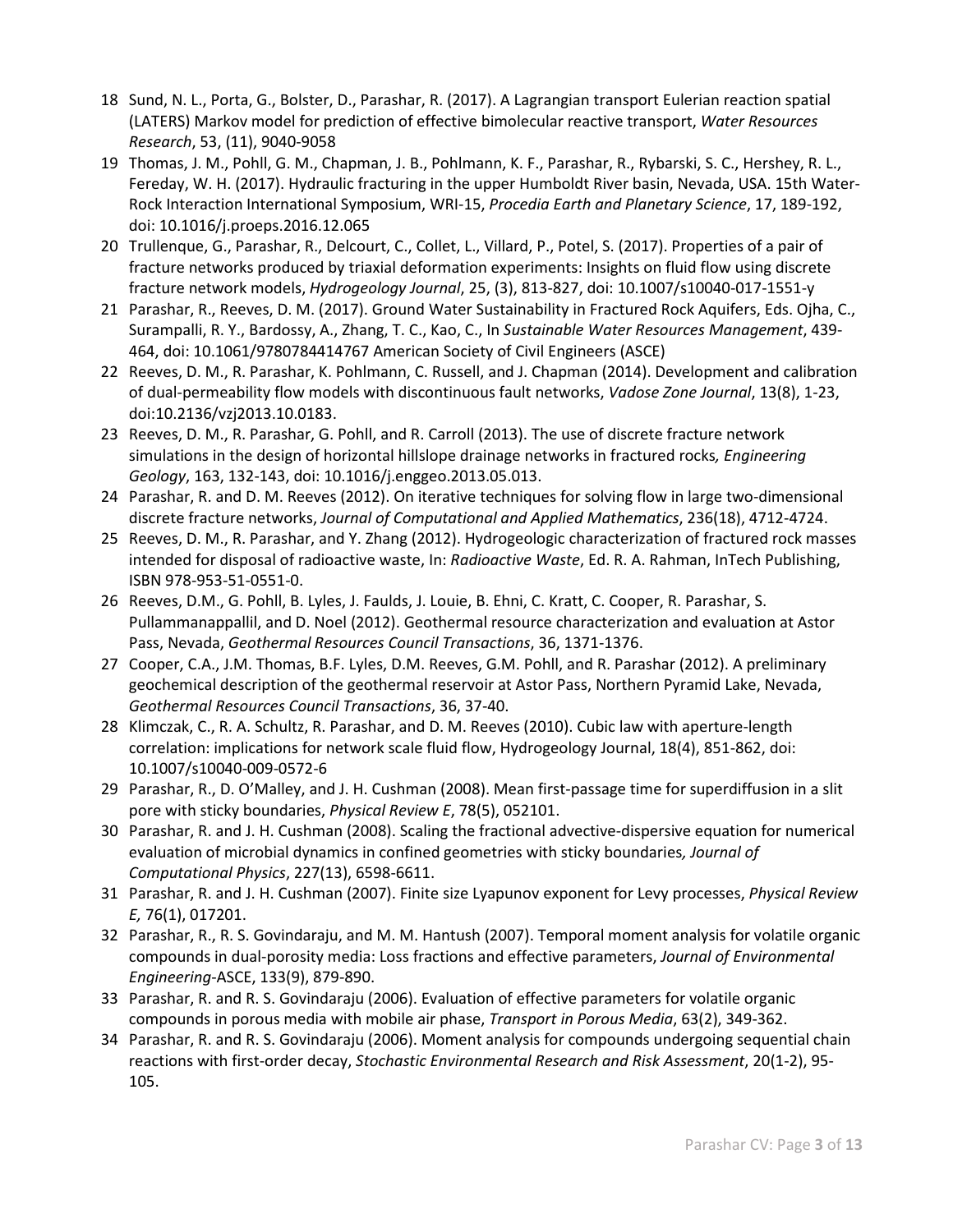# **Unrefereed Reports and Conference Papers**

- 1 Perez, L. J., Hershey, R. L., Parashar, R. (2020). Geochemical evolution of the groundwater at the Reno-Stead Water Reclamation Facility, Truckee Meadows Water Authority Report
- 2 Parashar, R., Pham, H. V., Reeves, D. M. (2018). Investigation of primary flow paths in Western Pahute Pesa using models accounting for the influence of regional stress on fault permeability, U.S. Department of Energy, *Environmental Management Nevada Program,* DOE/NV/0003590-24
- 3 Fan, Z., Parashar, R. (2018). Effect of Coupled Porothermoelastic Stress on Shear Stimulation of Enhanced Geothermal Systems, Proceedings, 43rd Workshop on Geothermal Reservoir Engineering: Stanford, CA, February 12, 2018-February 14, 2018
- 4 Reeves, D. M., Smith, K. D., Parashar, R., Collins, C., Heintz, K. M. (2017). Investigating the Influence of Regional Stress on Fault and Fracture Permeability at Pahute Mesa, Nevada National Security Site, U.S. *Department of Energy, Environmental Management Nevada Program*
- 5 Reeves, D. M., and R. Parashar (2015). Generalized responses of fractured rock aquifers to anthropogenic and climatic perturbations. Proceedings of American Institute of Professional Geologists, Anchorage, AK, September 19-22.
- 6 Reeves, D. M., R. Parashar, G. Pohll, and R. Carroll (2014). Use of DFN concepts in understanding hillslope drainage in fractured rock, International Discrete Fracture Network Engineering Conference, DFNE2014- 277, Vancouver, Canada, October 19-22.
- 7 Reeves, D.M., R. Parashar, K. Pohlmann, E. M. LaBolle, Y. Zhang, C. Russell, and J. Chapman (2014). Radionuclide containment properties of fractured and faulted volcanic tuff units at the T-Tunnel complex Rainer Mesa, Nevada National Security Site, Proceedings of Waste Management 2014 Symposia, Phoenix, Arizona, March 2-6.
- 8 Pohll, G. M., Carroll, R. W., Reeves, D. M., Parashar, R., Muhunthan, B., Thyiyagarjah, S., Badger, T., Lowell, S., Willoughby, K. (2013). Design Guidelines for Horizontal Drains Used for Slope Stabilization: Washington State Department of Transportation Report, WA-RD 787.1
- 9 Reeves, D.M., R. Parashar, K. Pohlmann, C. Russell, and J. Chapman (2013). Development and calibration of dual-permeability models in complex hydrogeologic settings: An example from the T-Tunnel Complex, Rainier Mesa, Nevada National Security Site, Proceedings of MODFLOW and MORE 2013: Translating Science into Practice.
- 10 Benato, S., D.M. Reeves, R. Parashar, N. Davatzes, S. Hickman, D. Elsworth, P. Spielman and J. Taron (2013). Computational investigation of hydro-mechanical effects on transmissivity evolution during the initial injection phase at Ormat Desert Peak EGS Project, NV, Thirty-Eight Workshop on Geothermal Reservoir Engineering, Stanford University, Stanford, California, SGP-TR-198.
- 11 Reeves, D.M., R. Parashar, K. Pohlmann, E. LaBolle, Y. Zhang, C. Russell, and J. Chapman (2011). Predictions of long-term radionuclide transport at Rainier Mesa, Nevada National Security Site, American Chemistry Society National Meeting, Denver, CO, Aug 28 – Sep 1.
- 12 Reeves, D. M., R. Parashar, and G. Pohll (2011). A numerical investigation of soil-bedrock interface flow impedance, MODFLOW and More 2011: Integrated Hydrologic Modeling, Golden, CO, Jun 5-8.
- 13 Parashar, R., and D. M. Reeves (2011). Computation of flow and transport in fracture networks on a continuum grid, MODFLOW and More 2011: Integrated Hydrologic Modeling, Golden, CO, Jun 5-8.
- 14 Parashar, R. and R. S. Govindaraju (2003). Moment analysis of fate and transport of volatile pollutants in porous media, ASCE-EWRI, Philadelphia, PA, Jun 23-26.

## **Funding History**

As the project **PI**; total funding for **11 projects** = **\$3,276,753** 

As a **Co-PI** in the project; total funding for **15 projects** = **\$1,626,757**

As a **Senior Personnel** participating in the project; total funding for **3 projects** = **\$1,904,804**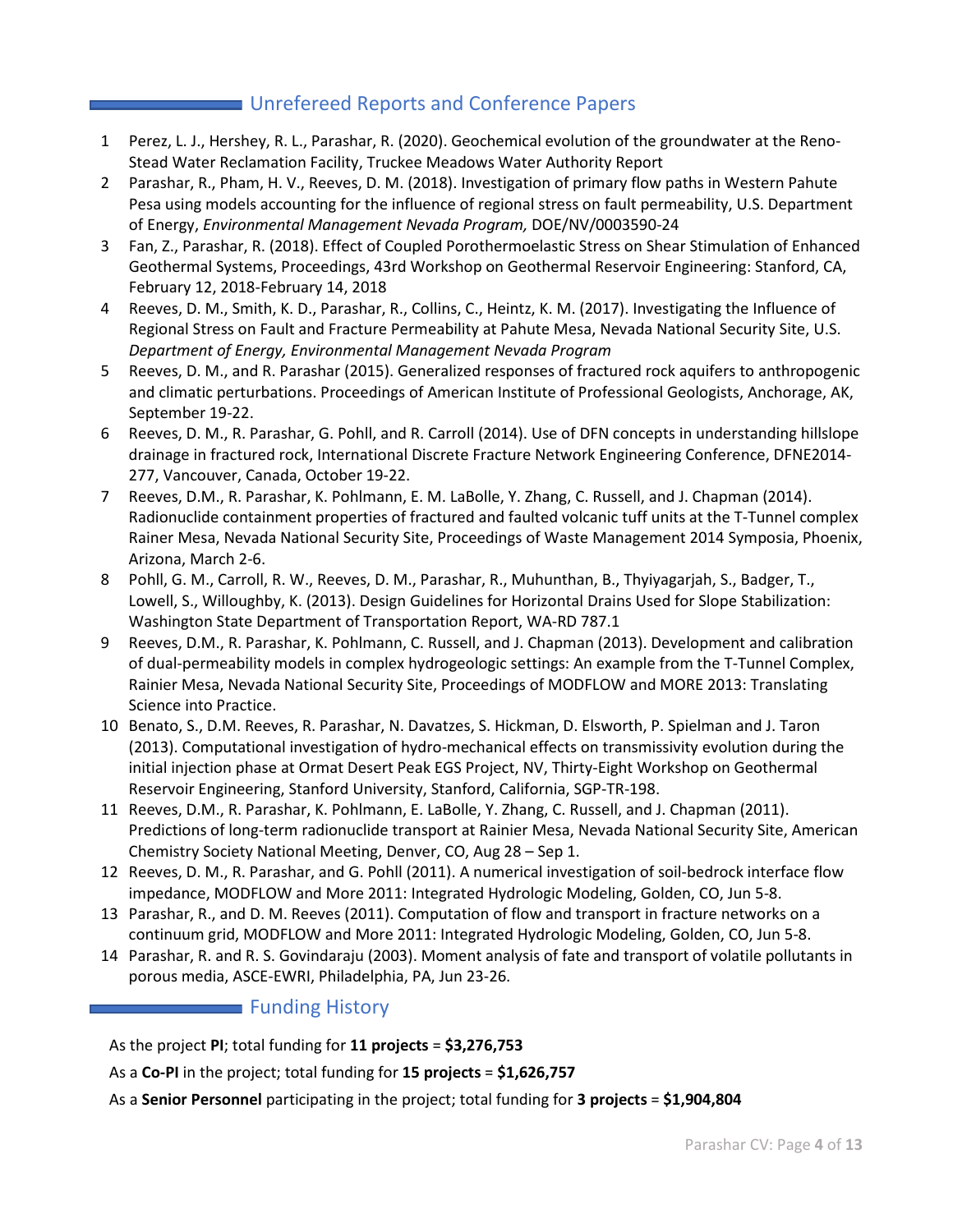#### Total **in-kind support** received for **3 projects** = **\$42,000** (approx.)

- 2009-2013 **Senior Personnel**, Rainier Mesa sub-CAU modeling of T-Tunnel complex and ponds Funding Agency: U.S. Department of Energy, UGTA-NNSS; Amount: ~ \$900,000 Collaborators: Matt Reeves (PI)
	- 2010 **Co-PI**, How do length-aperture correlations influence flow and transport characteristics of fractured rock masses? Funding Agency: Division of Hydrologic Sciences IR&D (DRI), Amount: \$16,221 Collaborators: Matt Reeves (PI)
- 2011-2013 **Senior Personnel**, Design guidelines for horizontal drains used for slope stabilization Funding Agency: Washington Department of Transportation; Amount: \$220,000 Collaborators: Greg Pohll (PI), Matt Reeves, Rosemary Carroll
	- 2012 **PI**, Review of the Truckee Canal Seepage Loss Investigation Report Funding Agency: City of Fernley, Amount: \$1,150
- 2013-2015 **Senior Personnel**, Assessment of contaminant migration potential from hydraulic fracturing in the Upper Humboldt River Basin, Nevada Funding Agency: Noble Energy Inc; Amount: \$784,804

Collaborators: Greg Pohll (PI), Jim Thomas, Matt Reeves, Ron Hershey

- 2014-2019 **PI**, Discrete fracture network modeling for estimation of radionuclide migration at the Western Pahute Mesa – Nevada National Security Site Funding Agency: U.S. Department of Energy, UGTA-NNSS; Amount: ~ \$1,300,000
	- 2015 **PI**, Studying motility pattern of Geobacter for improved understanding of their role in immobilization of some metals

Funding Agency: Environmental Molecular Sciences Laboratory (Pacific Northwest National Lab); Amount: ~ \$10,000 in-kind support

Collaborators: Tim Scheibe - PNNL

2015 **PI**, Evaluation of Rainier Mesa revised CM, HFM, and PER comments for additional A&E

Funding Agency: U.S. Department of Energy, UGTA-NNSS; Amount: \$20,852

2015-2017 **PI**, The role of microbial motility and electron capacitance in immobilization of some metals

Funding Agency: Maki Endowment (DRI); Amount: \$103,111

- 2015-2017 **Co-PI**, Pahute Mesa fault stress-permeability relations Funding Agency: U.S. Department of Energy, UGTA-NNSS; Amount: \$75,139 Collaborators: Matt Reeves (PI), Ken Smith - UNR
	- 2016 **PI**, Characterizing motion and adhesion dynamics of motile microbes for improved prediction of metal bioremediation

Funding Agency: Environmental Molecular Sciences Laboratory (Pacific Northwest National Lab); Amount: \$21,249 in-kind support

Collaborators: Tim Scheibe - PNNL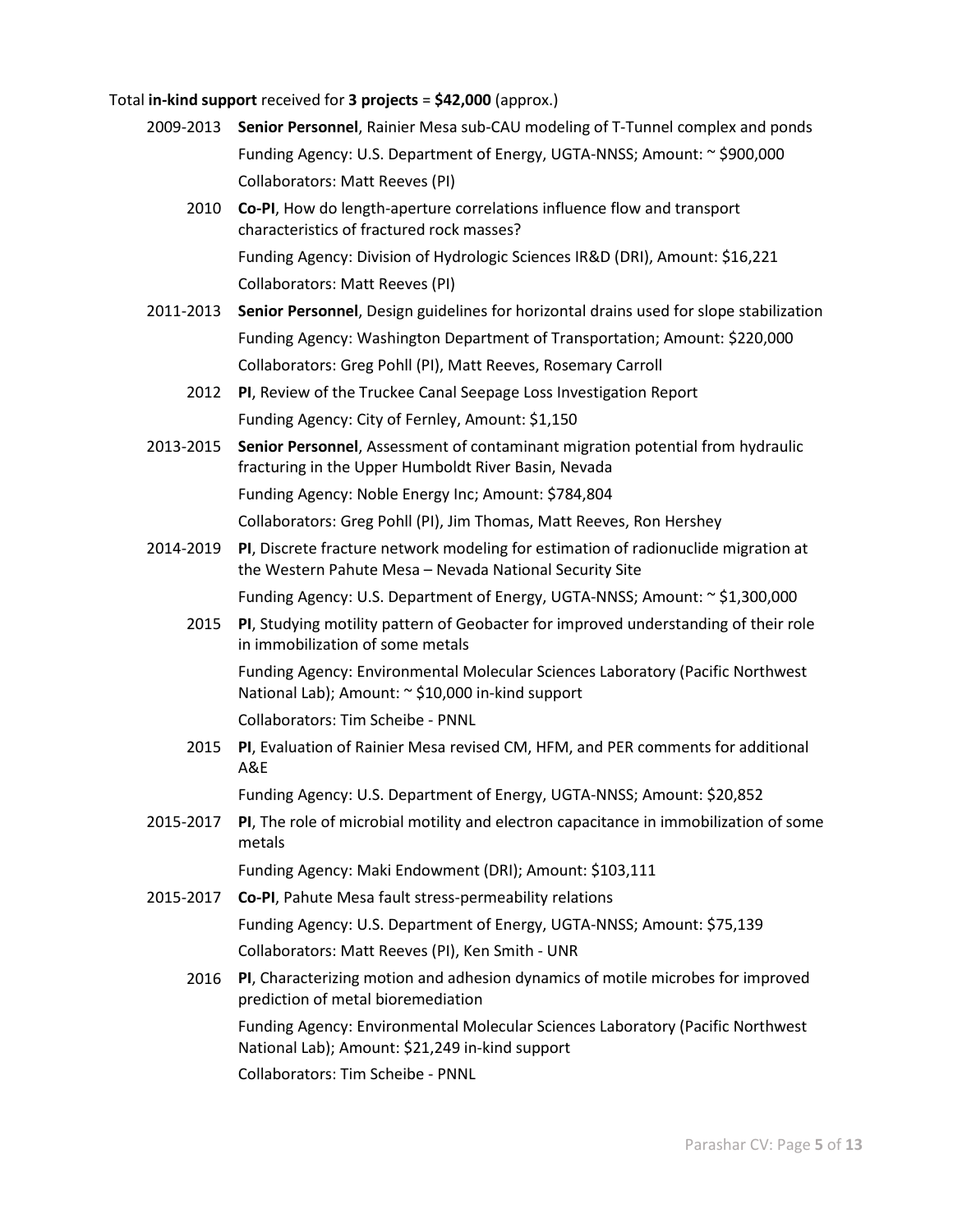2016-2018 **PI**, Impact of stress induced fault permeabilities on flow and transport pathways in Western Pahute Mesa Funding Agency: U.S. Department of Energy, UGTA-NNSS; Amount: \$77,029 Collaborators: Matt Reeves – Western Michigan 2018 **PI**, Computing Influence of Faults on Stresses at a Horizontal Tunnel Using Hydro-Mechanical Models Funding Agency: Barrick Gold Corporation; Amount: \$19,992 Collaborators: Zhiqiang Fan 2018-2019 **PI**, Modeling anti-cancer drug transport and distribution for effective treatment of solid tumors Funding Agency: Innovation Research Program (DRI); Amount: \$33,608 Collaborators: Subhash Verma - UNR, Nicole Sund 2018-2019 **Co-PI**, Combining 3D printing technology, laboratory experiments, and numerical simulators to investigate the effect of dead-end fractures and intersections on transport in fractured rock samples Funding Agency: Institute Project Assignment (DRI); Amount: \$13,673 Collaborators: Hai Pham (PI) 2018-2020 **Co-PI**, Evaluation of Recharge and Groundwater Flow Paths at Timber Mountain Funding Agency: U.S. Department of Energy, UGTA-NNSS; Amount: \$165,716 Collaborators: Ron Hershey (PI), Clay Cooper 2018-2022 **PI**, Experimental and modeling studies of transport and retention of motile microbes in pore networks for improved prediction of metal bioremediation Funding Agency: U.S. Department of Energy – Office of Science; Amount: \$545,838 Collaborators: Tim Scheibe - PNNL 2019-2020 **Co-PI**, Hydraulic fracturing induced fault reactivation and groundwater contamination Funding Agency: Institute Project Assignment (DRI); Amount: \$11,390 Collaborators: Zhiqiang Fan (PI) 2019-2020 **Co-PI**, Reactive transport in porous media: Numerical and experimental study of mixing-limited bimolecular reaction kinetics Funding Agency: Institute Project Assignment (DRI); Amount: \$13, 225 Collaborators: Lazaro Perez (PI) 2019-2020 **Co-PI**, Modeling Geochemical Evolution of Groundwater at the Reno-Stead Site Funding Agency: Truckee Meadows Water Authority; Amount: \$18,151 Collaborators: Lazaro Perez (PI) 2020 **PI**, Transport and Retention of Motile Microbes in Pore-Networks Funding Agency: Environmental Molecular Sciences Laboratory (Pacific Northwest National Lab); Amount: \$10,000 in-kind support Collaborators: Tim Scheibe - PNNL 2020 **Co-PI**, Geochemical characterization of the Reno-Stead site and its implications for

groundwater evolution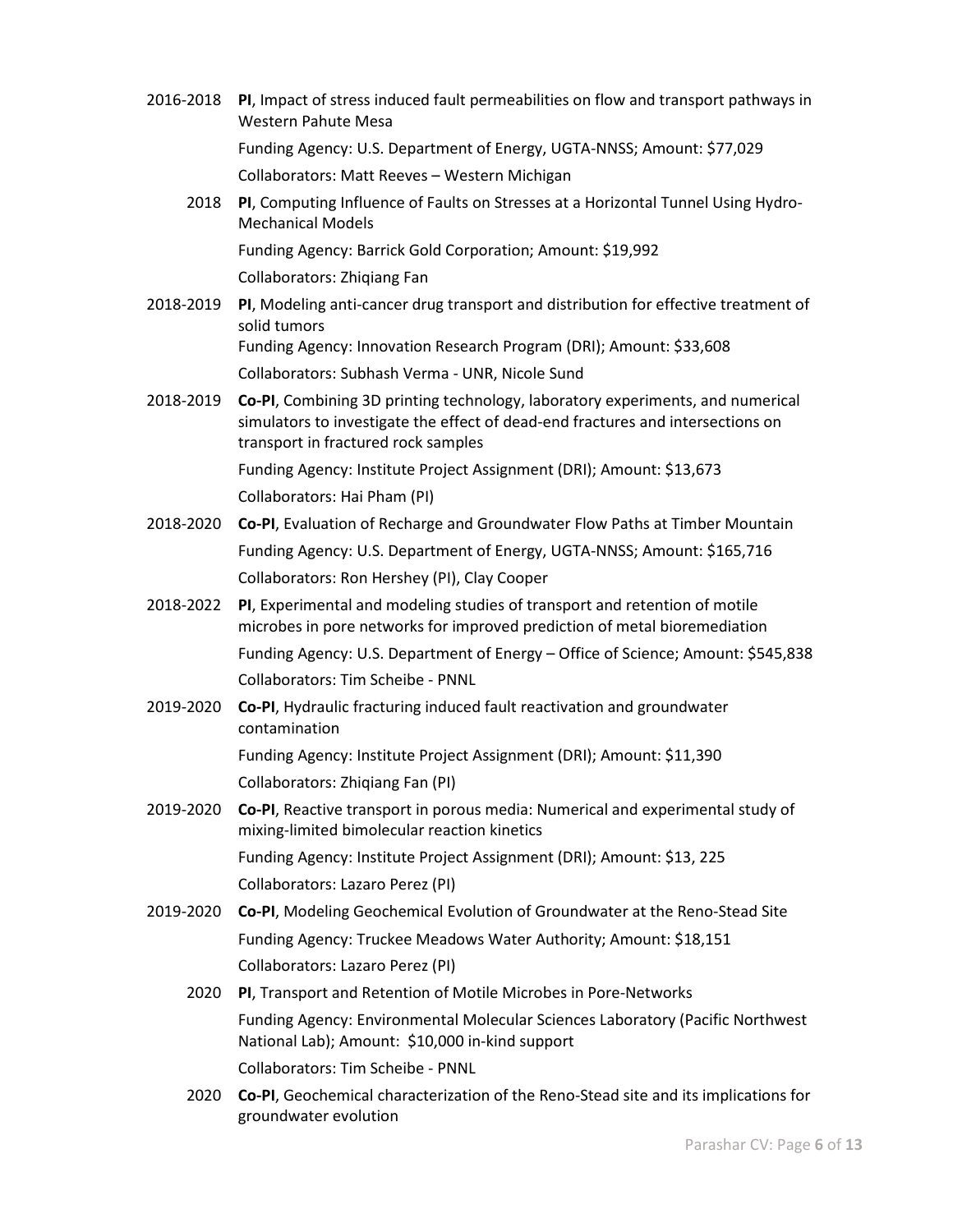Funding Agency: Truckee Meadows Water Authority; Amount: \$36,351 Collaborators: Lazaro Perez (PI)

2020-2021 **Co-PI**, Development and evaluation of iron-based strategies for arsenic removal in contaminated groundwater Funding Agency: United States Geological Survey - NIWR; Amount: \$119,946

Collaborators: Lazaro Perez (PI), Ron Hershey

2020-2021 **Co-PI**, Tortuosity characterization in artificial porous media via machine learning to quantify solute transport in a Berea sandstone

> Funding Agency: Institute Project Assignment (DRI); Amount: \$15,433 Collaborators: Lazaro Peres (PI), George Bebis - UNR

2020-2024 **Co-PI**, Assessing risk of transport and uptake of antibiotic resistance and RNA silencing transgenes in soils via integrated experimental data and modeling Funding Agency: U.S. Department of Agriculture - NIFA; Amount: \$499,513 (DRI portion - \$140,365)

Collaborators: Courtney Gardner – Washington State Univ (PI), Tim Ginn - WSU

- 2021-2022 **Co-PI**, Geochemical Characterization of American Flat Aquifer Funding Agency: Truckee Meadows Water Authority; Amount: \$113,876 Collaborators: Lazaro Perez (PI), Ron Hershey
- 2021-2022 **Co-PI**, Geochemical Characterization of Warm Springs Aquifer Funding Agency: Truckee Meadows Water Authority; Amount: \$199,827 Collaborators: Lazaro Perez (PI), Ron Hershey
- 2021-2022 **Co-PI**, Analysis of Biological Growth and Clogging Mechanisms at the American Flat Site

Funding Agency: Truckee Meadows Water Authority; Amount: \$78,296 Collaborators: Lazaro Perez (PI), Dani Or, Duane Moser

2021-2022 **Co-PI**, Regional-Scale Assessment of CO2 Geological Storage in Sedimentary Basin Geothermal Reservoirs of Nevada (*part of larger project*: Carbon Utilization and Storage Partnership (CUSP) for the Western USA)

Funding Agency: U.S. Department of Energy - NETL; Amount: \$250,000

Collaborators: Steve Bacon (PI), Richard Jasoni, Jay Arnone, Jonathan Ogland-Hand – Carbon Solutions (CS), Jeff Bennett – CS, Richard Middleton – CS

2021-2024 **PI**, MCA: Enhancing discrete fracture network modeling using evolutionary and quantum computing to expand opportunities of convergence research

Funding Agency: National Science Foundation; Amount: \$399,904

Collaborators: George Bebis – UNR, Jeffrey Hyman – LANL, Dan O'Malley - LANL

2021-2023 **PI**, Well Field Assessment and Optimization for Sustainable use of Groundwater in the Gardnerville Ranchos Area

Funding Agency: Gardnerville Ranchos General Improvement District; Amount: \$275,269

Collaborators: Dan Saftner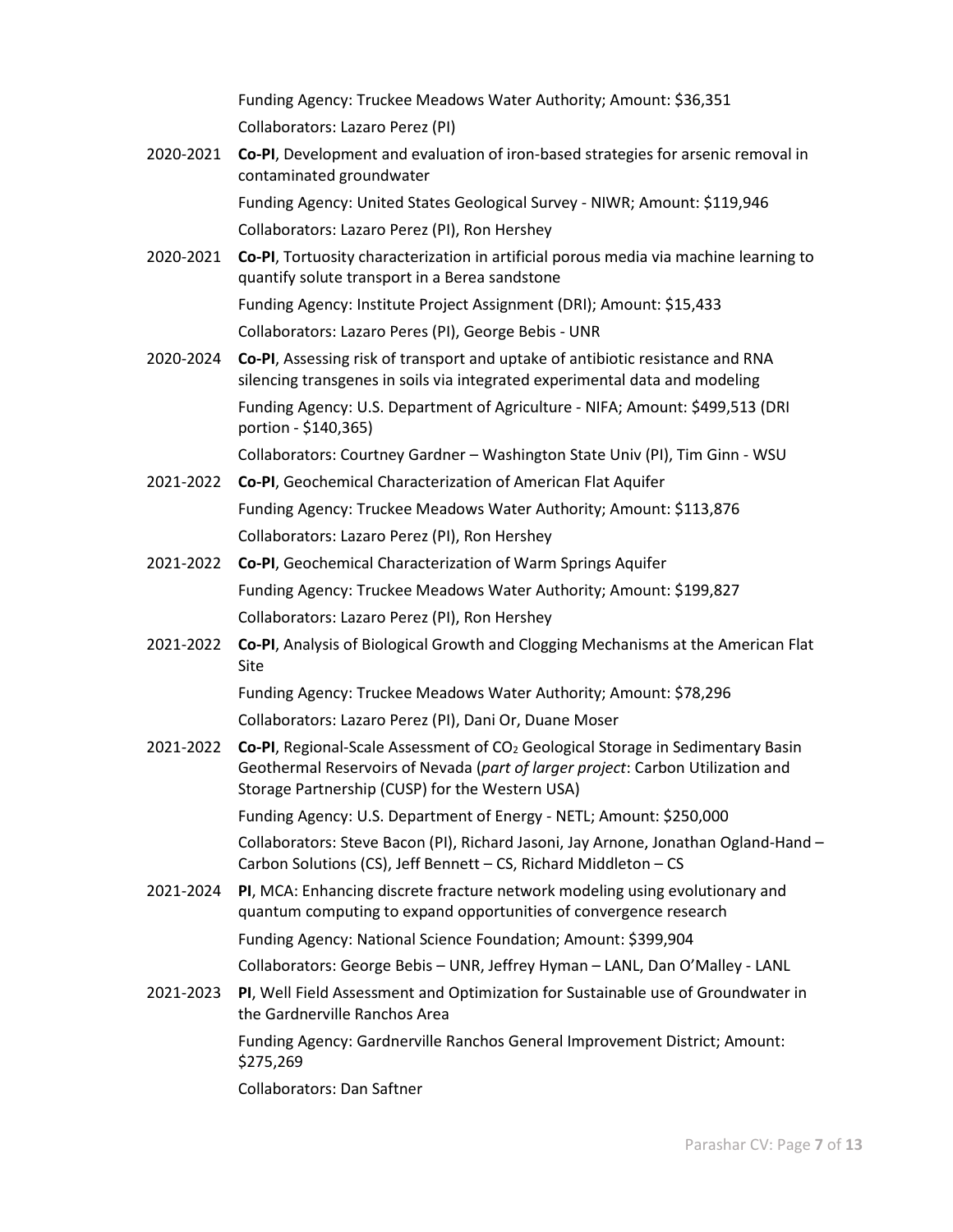- 2022-2024 **PI**, Use of viral and genetic marker surrogates to assess transport of human enteric viruses in water reclamation systems Funding Agency: United States Geological Survey - WRRI; Amount: \$500,000 Collaborators: Krishna Pagilla – UNR, Subhash Verma - UNR **Conference Oral and Poster Presentations**
- 1 Dechdacho, P., Perez, L. J., Hershey, R. L., Parashar, R. (2021). The Influence of an Iron Metal-Organic Framework Material on Arsenic Sorption in Groundwater: Column Experiments and Simulations, AGU Fall Meeting: New Orleans, LA, December 13, 2021-December 17, 2021
- 2 Perez, L. J., Bebis, G., McKenna, S., Parashar, R. (2021). Estimating solute transport in heterogeneous porous media via machine learning, AGU Fall Meeting: New Orleans, LA, December 13, 2021-December 17, 2021
- 3 Parashar, R., Perez, L. J., Plymale, A., Scheibe, T. D. (2021). Heterogeneous Flow Field in Presence of Biofilms and its Impact on Solute Transport and Retention, AGU Fall Meeting: New Orleans, LA, December 13, 2021-December 17, 2021
- 4 Berghouse, M. J., Perez, L. J., Plymale, A., Parashar, R., Scheibe, T. D. (2021). Impacts of flow on transport of motile microbes in synthetic porous media, AGU Fall Meeting: New Orleans, LA, December 13, 2021- December 17, 2021
- 5 Perez, L. J., Puyguiraud, A., Hidalgo, J. J., Jiménez-Martínez, J., Parashar, R., Dentz, M. (2021). Upscaling mixing-controlled reactions in unsaturated porous media, AGU Fall Meeting: New Orleans, LA, December 13, 2021-December 17, 2021
- 6 Dechdacho, P., Hershey, R. L., Perez, L. J., Parashar, R (2021). The influence of compost on arsenic removal from contaminated groundwater in granitic aquifers, UCOWR/NIWR Annual Water Resources Conference, June 8, 2021-June 11, 2021
- 7 Perez, L. J., Sund, N. L., Parashar, R., Plymale, A., Hu, D., Scheibe, T. D. (2020). Influence of pore geometry on motility and trapping of metal reducing bacteria, 22nd European Geosciences Union General Assembly: Online, May 4, 2020-May 8, 2020
- 8 Sund, N. L., Perez, L. J., Parashar, R., Plymale, A., Scheibe, T. D. (2020). The Effect of Pore Geometry on Upscaled Models of Transport of Motile Bacteria, American Geophysical Union Fall Meeting 2020: Online, December 1, 2020-December 17, 2020
- 9 Perez, L. J., Bhattacharjee, T., Datta, S., Parashar, R., Sund, N. L. (2020). Modeling migration of motile bacteria in confined porous media, American Geophysical Union Fall Meeting 2020: Online, December 1, 2020-December 17, 2020
- 10 Parashar, R., Fan, Z. (2020). Impact of Formation Permeability and Pumping Well Properties on Hydraulic Drawdown in Poroelastic Confined Aquifers, American Geophysical Union Fall Meeting 2020: Online, December 1, 2020-December 17, 2020
- 11 Akara, M. E., Reeves, D. M., Parashar, R. (2020). Prevalence of Fracture Spatial Clustering and Implications for Solute Transport, American Geophysical Union Fall Meeting 2020: Online, December 1, 2020-December 17, 2020
- 12 Akara, M. E., Reeves, D. M., Parashar, R. (2020). Improving fracture network characterization and discrete fracture network flow simulations using unmanned aerial vehicles, GSA Annual Meeting: Online, October 26, 2020-October 30, 2020
- 13 Perez, L. J., Puyguiraud, A., Hidalgo, J. J., Jimenez-Martinez, J., Parashar, R., Dentz, M. (2020). Impact of Flow Heterogeneities on Mixing-Controlled Reactions Using Pore-Scale Modeling and Experimental Data, Computational Methods in Water Resources (CMWR): Online, December 14, 2020-December 17, 2020
- 14 Perez, L. J., Puyguiraud, A., Hidalgo, J. J., Jimenez-Martinez, J., Parashar, R., Dentz, M. (2020). Upscaling mixing-controlled reactions in unsaturated porous media, Computational Methods in Water Resources Conference, December 14, 2020-December 17, 2020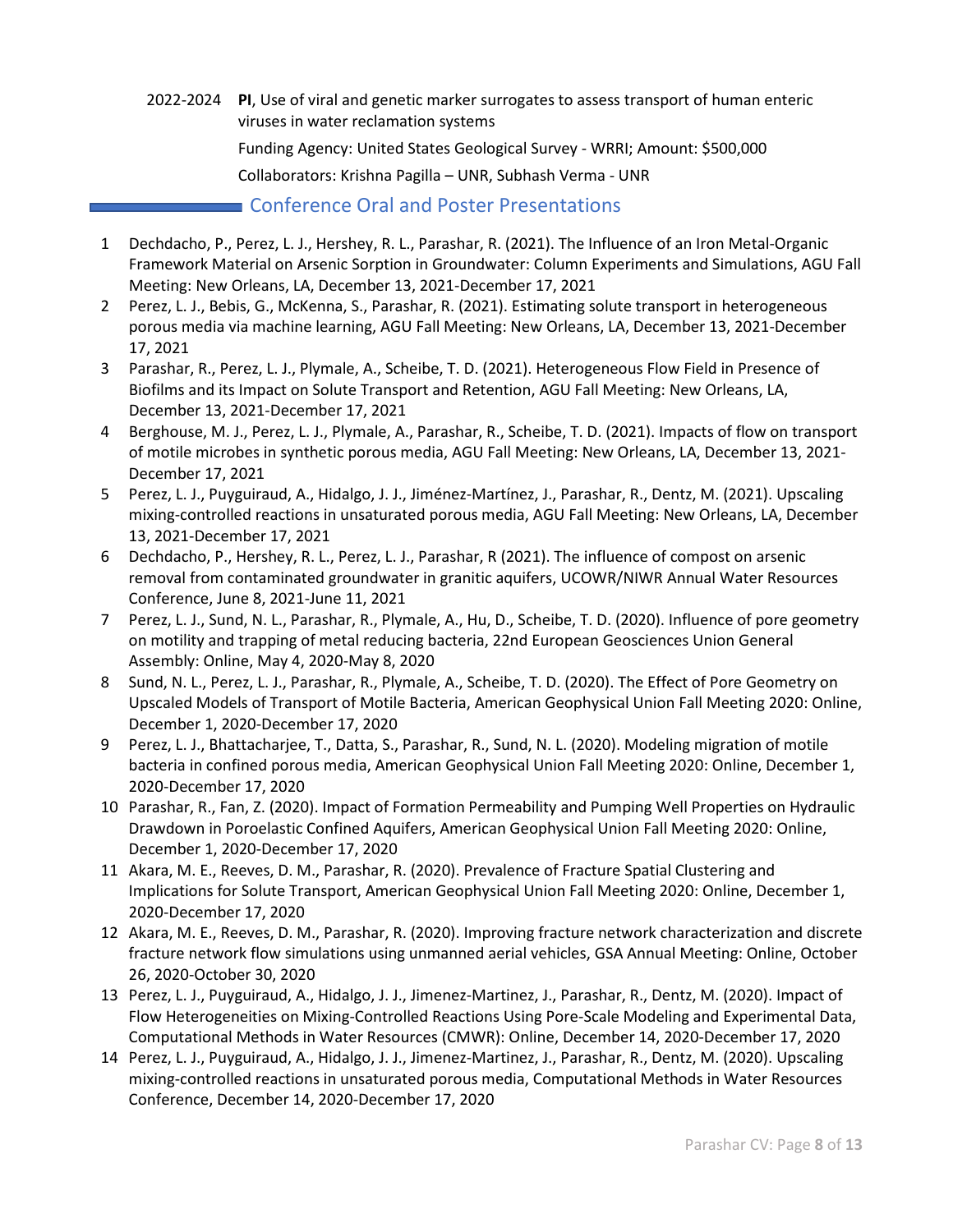- 15 Fan, Z., Parashar, R. (2019). Poroelastic effect on transient flow to a pumping well with storage and finite thickness skin, AGU Fall Meeting: San Francisco, CA, December 9, 2019-December 13, 2019
- 16 Hershey, R. L., Parashar, R., Pham, H. V., Lyles, B. F., Cooper, C. A., Heintz, K. M. (2019). Evaluation of Timber Mountain Recharge and Groundwater Flow in Relation to Pahute Mesa Groundwater Flow, UGTA Technical Information Exchange, August 29, 2019
- 17 Parashar, R., Pham, H. V., Reeves, D. M. (2019). Impact of Regional Stress on Large-scale Flow Path Configurations in Western Pahute Mesa, UGTA Technical Information Exchange, August 29, 2019
- 18 Parashar, R., Pham, H. V., Sund, N. L. (2019). Determination of Fracture Apertures via Calibration of Discrete Fracture Network Models, AGU Fall Meeting: San Francisco, CA, December 9, 2019-December 13, 2019
- 19 Pham, H. V., Parashar, R., Sund, N. L. (2019). Fracture Apertures in Lava-flow Aquifers Computed via Flow and Transport Calibration of Discrete Fracture Network Models, UGTA Technical Information Exchange: Las Vegas, August 29, 2019
- 20 Reeves, D., Parashar, R., Labolle, E. M., Zhang, Y., Pohlmann, K. F., Russell, C. E., Chapman, J. B. (2019). Integrated Use of Data and Numerical Models for Site Conceptual Model Development In Complex Hydrogeologic Systems, 2019 NGWA Conference on Fractured Rock and Groundwater: Burlington, VT, September 23, 2019-September 24, 2019
- 21 Sund, N. L., Parashar, R., Pham, H. V. (2019). Upscaling of Transport in Fracture Networks via Random Walk Based Methods, UGTA Technical Information Exchange: Las Vegas, August 29, 2019
- 22 Sund, N. L., Perez Jorge, L., Parashar, R., Plymale, A., Hu, D., Scheibe, T. (2019). Species and Scale Dependence of Bacterial Motion Dynamics, AGU Fall Meeting: San Francisco, CA, December 9, 2019- December 13, 2019
- 23 Reeves, D. M., Parashar, R., Pham, H. V., Sund, N. L. (2018). Network Connectivity in Complex, Three-Dimensional Fracture Networks, Interpore 10th Annual Meeting and Jubilee: New Orleans, LA, May 14, 2018-May 17, 2018
- 24 Pham, H. V., Parashar, R., Sund, N. L., Pohlmann, K. F. (2018). Data-driven 3-D DFN model development for simulating fracture flow in Pahute Mesa, Nevada National Security Site, 2018 Devils Hole Workshop: Beatty, NV, May 2, 2018-May 4, 2018
- 25 Reeves, D. M., Parashar, R., Pham, H. V., Smith, K. D. (2018). Investigating Fault Interconnectivity and Stress Controls on Regional-Scale Fluid Flow at Pahute Mesa, Nevada National Security Site, Geological Society of America, North-Central Section Meeting: Ames, IA, April 16, 2018-April 17, 2018
- 26 Fan, Z., Parashar, R. (2018). Poroelastic response of a stationary fracture subjected to a constant fluid flux, Interpore 10th Annual Meeting and Jubilee: New Orleans, LA, May 14, 2018-May 17, 2018
- 27 Reeves, D. M., Pham, H. V., Sund, N. L., Parashar, R. (2018). Defining network connectivity in complex, three-dimensional fracture networks, GSA Annual Meeting: Indianapolis, November 4, 2018-November 7, 2018
- 28 Fan, Z., Parashar, R. (2018). Coupled hydromechanical modeling to investigate effect of faults on stresses at a horizontal tunnel, NWRA Fall Symposium: Reno, September 25, 2018-September 26, 2018
- 29 Fan, Z., Parashar, R. (2018). An analytical solution for constant rate fluid injection into thermoporoelastic rocks with applications to hydraulic stimulation of enhanced geothermal systems, NWRA Fall Symposium: Reno, September 25, 2018-September 26, 2018
- 30 Fan, Z., Parashar, R. (2018). An integrated assessment of induced seismicity potential associated with enhanced geothermal systems, AGU Fall Meeting: Washington D.C., December 10, 2018-December 14, 2018
- 31 Parashar, R., Reeves, D. M. (2018). Determination of Well Capture Zones in Fractured Rock Systems Using Discrete Fracture Network Modeling Approach, AGU Fall Meeting: Washington D.C., December 10, 2018- December 14, 2018
- 32 Parashar, R., Reeves, D. M. (2017). Generalized Responses of Fractured Rock Aquifers to Pumping and Episodic Recharge, 277-280, Modflow & More 2017: Modeling for Sustainability and Adaptation: Golden, CO, May 21, 2017-May 24, 2017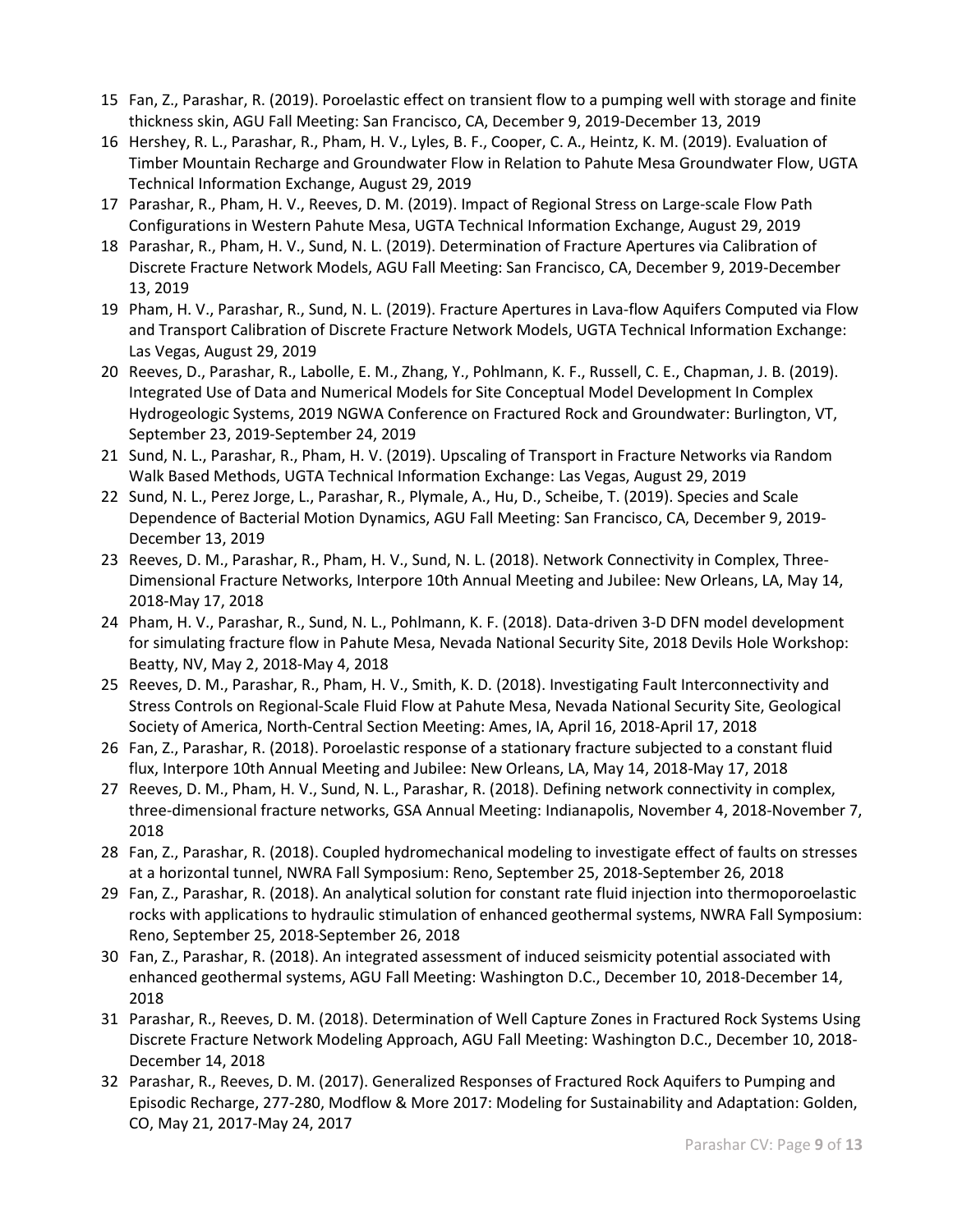- 33 Sund, N. L., Parashar, R., Pham, H. V. (2017). Particle Decision Making Processes in Fractured Media: The War Between Models, 9th International Conference on Porous Media & Annual Meeting 2017: Rotterdam, Netherlands, May 8, 2017
- 34 Sund, N. L., Porta, G., Bolster, D., Parashar, R. (2017). A Lagrangian transport Eulerian reaction spatial (LATERS) Markov model for prediction of effective bimolecular reactive transport, 9th International Conference on Porous Media & Annual Meeting 2017: Rotterdam, Netherlands, May 8, 2017
- 35 Pham, H. V., Parashar, R., Sund, N. L., Pohlmann, K. F. (2017). Three-dimensional DFN Model Development and Calibration: A Case Study for Pahute Mesa, Nevada National Security Site, AGU Fall Meeting: New Orleans, LA, December 11, 2017-December 15, 2017
- 36 Sund, N. L., Yang, X., Parashar, R., Plymale, A., Hu, D., Kelly, R., Scheibe, T. (2017). Species and Scale Dependence of Bacterial Motion Dynamics, AGU Fall Meeting: New Orleans, LA, December 11, 2017- December 15, 2017
- 37 Parashar, R., Reeves, D. M. (2016). Non-Fickian Migration of Inert Particles on Stochastic Fracture Networks, 8th International Conference on Porous Media & Annual Meeting: Cincinnati, OH, May 9, 2016-May 12, 2016
- 38 Parashar, R., Sund, N. L., Yang, X., Plymale, A., Hu, D., Kelly, R., Scheibe, T., Frederick, J. M. (2016). Study of transport characteristics of motile microorganisms using micro-scale devices, AGU Fall Meeting: San Francisco, CA, December 12, 2016-December 16, 2016
- 39 Pham, H. V., Parashar, R., Sund, N. L., Pohlmann, K. F. (2016). Transport Behavior in Fractured Rock Under Conceptual and Parametric Uncertainty, AGU Fall Meeting: San Francisco, CA, December 12, 2016- December 16, 2016
- 40 Reeves, D. M., Smith, K. D., Parashar, R., Collins, C. M., Heintz, K. M. (2016). Determining the potential role of regional stress on preferential flow and transport at Pahute Mesa, Nevada National Security Site, AGU Fall Meeting: San Francisco, CA, December 12, 2016-December 16, 2016
- 41 Sund, N. L., Parashar, R., Pham, H. V. (2016). Particle Decision Making Processes in Fractured Media: The Battle Between Models, AGU Fall Meeting: San Francisco, CA, December 12, 2016-December 16, 2016
- 42 Parashar, R., and D. M. Reeves (2016). Non-Fickian migration of inert particles on stochastic fracture networks, InterPore 2016, Cincinnati, May 9-12.
- 43 Parashar, R., and D. M. Reeves (2016). Construction of a continuous time random walk model by using discrete fracture network ensemble statistics, Computational Methods in Water Resources (CMWR), Toronto, Canada, Jun 20-24.
- 44 Parashar, R., and D. M. Reeves (2015). Study of Drawdown Characteristics of Fracture Rock Aquifers Using Discrete Fracture Network Modeling Tools, American Geophysical Union Fall Meeting, San Francisco, CA, Dec 14-18.
- 45 Pickman, L.H., R. Parashar, and D. M. Reeves (2015). Use of Discrete Fracture Network Statistics for Construction of Two-Dimensional Continuous Time Random Walk Model, American Geophysical Union Fall Meeting, San Francisco, CA, Dec 14-18.
- 46 Parashar, R. and D.M. Reeves (2014). Numerical investigation on dispersive characteristics of fracture networks, American Geophysical Union Fall Meeting, San Francisco, CA, Dec 15-19.
- 47 Pickman, L. H., R. Parashar, and D.M. Reeves (2014). Use of CTRW for prediction of radionuclide migration in fractured tuff, American Geophysical Union Fall Meeting, San Francisco, CA, Dec 15-19.
- 48 Zhang, Y., R. Parashar, K. F. Pohlmann, and J. B. Chapman (2014). Non-Fickian transport in fractured media, American Geophysical Union Fall Meeting, San Francisco, CA, Dec 15-19.
- 49 Parashar, R., D. M. Reeves, Y. Zhang, L. H. Pickman, K. F. Pohlmann, C. E. Russell, and J. B. Chapman (2014). Western Pahute Mesa Discrete Fracture Network Modeling and Upscaling, DOE UGTA TIE Workshop, Jul 16.
- 50 Zhang, Y., K. F. Pohlmann, J. B. Chapman, C. E. Russell, and R. Parashar (2014). Capturing anomalous dynamics of conservative and reactive contaminant transport in fractured media from centimeter scales to kilometer scales, DOE UGTA TIE Workshop, Jul 16.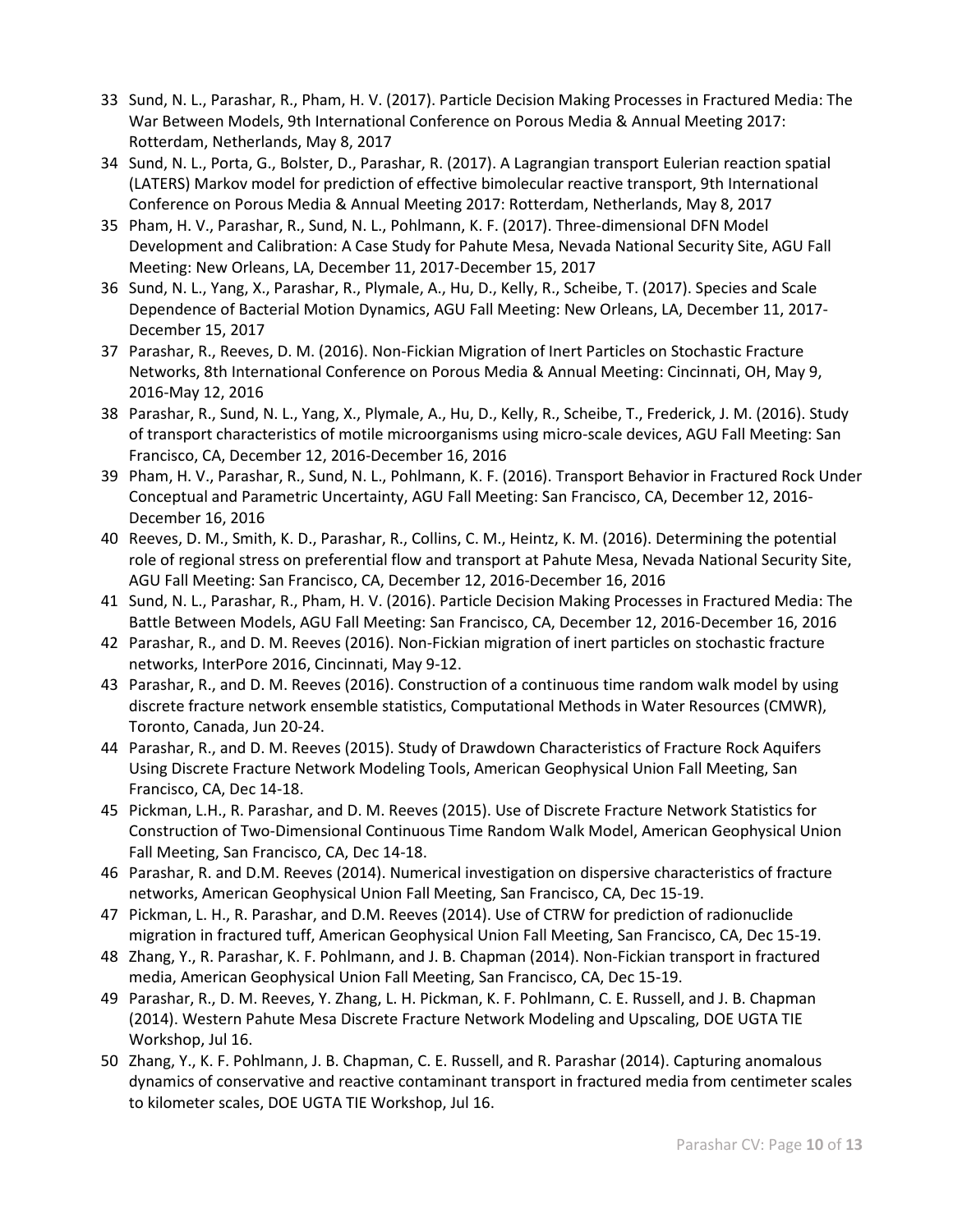- 51 Parashar, R. and D.M. Reeves (2013). Particle pair separation statistics for two-dimensional fracture networks, American Geophysical Union Fall Meeting, San Francisco, CA, Dec 9-13.
- 52 Benato, S., D.M. Reeves, R. Parashar, N. Davatzes, S. Hickman, D. Elsworth, P. Spielman and J. Taron (2013). Computational investigation of hydro-mechanical effects on transmissivity evolution during the initial injection phase at Ormat Desert Peak EGS Project, NV, Oral Presentation at European Geothermal Energy Congress (EGEC), Pisa, Italy, June 3-7.
- 53 Benato, S., D.M. Reeves, R. Parashar, N. Davatzes, S. Hickman, D. Elsworth, P. Spielman and J. Taron (2013). Computational investigation of hydro-mechanical effects on transmissivity evolution during the initial injection phase at Ormat Desert Peak EGS Project, NV, Oral and Poster Presentation at Geothermal Engineering Integrated Mitigation of Induced Seismicity (GEISER), Naples, Italy, May 30-31.
- 54 Benato, S., D.M. Reeves, R. Parashar, N. Davatzes, S. Hickman, D. Elsworth, P. Spielman and J. Taron (2013). Computational investigation of hydro-mechanical effects on transmissivity evolution during the initial injection phase at Ormat Desert Peak EGS Project, NV, Poster at International Conference on Enhanced Geothermal Systems (ICEGS), Potsdam, Germany, May 27.
- 55 Benato, S., D.M. Reeves, R. Parashar, N. Davatzes, S. Hickman, D. Elsworth, P. Spielman and J. Taron (2013). Computational investigation of hydro-mechanical effects on transmissivity evolution during the initial injection phase at Ormat Desert Peak EGS Project, NV, Poster at Rignergia, Aosta, Italy, April 24-28.
- 56 Benato, S., D.M. Reeves, R. Parashar, N. Davatzes, S. Hickman, D. Elsworth, P. Spielman and J. Taron (2013). Computational investigation of hydro-mechanical effects on transmissivity evolution during the initial injection phase at Ormat Desert Peak EGS Project, NV, Poster at SMU Geothermal Conference, Dallas, TX, March 12-14.
- 57 Parashar, R. and D.M. Reeves (2012). Comparative performance of various Krylov subspace iterative methods for computation of flow in discrete fracture networks, 4th International Conference on Porous Media and Annual Meeting of the International Society for Porous Media, Purdue University, West Lafayette, IN, May 14-16.
- 58 Reeves, D.M., G. Pohll, B. Lyles, J. Louie, C. Kratt, J. Faulds, B. Ehni, D. Siler, S. Pullammanappallil, C. Cooper and R. Parashar (2012). Geophysical and hydrogeological characterization of the Astor Pass geothermal field, Nevada, United States/New Zealand Joint Geothermal Workshop, Rotorua, New Zealand, Apr 16-20.
- 59 Reeves, D.M. and R. Parashar (2012). Characterization and numerical representation of fracture networks for fluid flow, heat and solute transport, United States/New Zealand Joint Geothermal Workshop, Rotorua, New Zealand, Apr 16-20.
- 60 Reeves, D.M., R. Parashar, K. Pohlmann, Y. Zhang, E.M. LaBolle, C. Russell, and J. Chapman (2011). Threshold behavior in deep vadose zone fluid flow and radionuclide transport behavior at Rainier Mesa, Nevada, American Geophysical Union Fall Meeting, San Francisco, CA, Dec 5-9.
- 61 Reeves, D.M., J. Huntington, S. Rajagopal, G. Pohll, Y. Zhang, and R. Parashar (2011). Integrated ground water -- surface water modeling of Martis Valley for assessment of climate change impacts on basin-scale water resources, Nevada Water Resources Association Truckee River Symposium, Reno, NV, Sep 28.
- 62 Parashar, R. (2011). Computation of flow and transport in large and sparse fracture networks, SIAM Conference on Mathematical and Computational Issues in the Geosciences, Long Beach, CA, Mar 21-24.
- 63 Parashar, R., and D. M. Reeves (2010). Deep vadose zone flow and transport behavior at T-tunnel complex, Rainier Mesa, Nevada National Security Site, American Geophysical Union Fall Meeting, San Francisco, CA, Dec 13-17.
- 64 Parashar, R., and D. M. Reeves (2009). Mapping and upscaling techniques for efficient simulation of flow and transport on a two-dimensional fracture continuum, American Geophysical Union Fall Meeting, San Francisco, CA, Dec 14-18.
- 65 Reeves, D. M., and R. Parashar (2009). Flow and transport characteristics of fracture networks with length-aperture correlations, American Geophysical Union Fall Meeting, San Francisco, CA, Dec 14-18.
- 66 Klimczak, C., R. A. Schultz, R. Parashar, and D. M. Reeves (2008). The cubic law re-evaluated: Quintic law for joint sets, American Geophysical Union Fall Meeting, San Francisco, CA, Dec 15-19.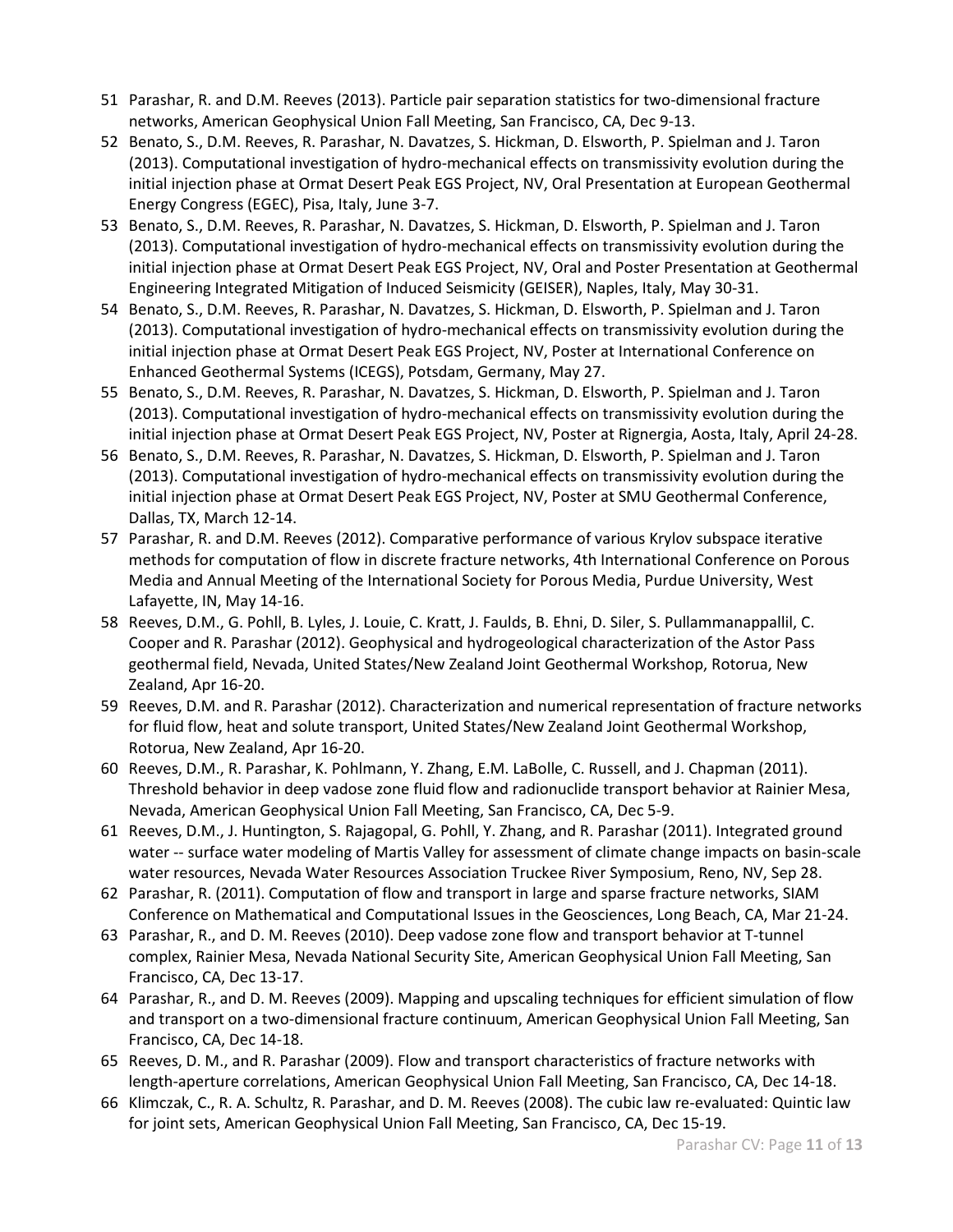- 67 Reeves, D. M., and R. Parashar (2008). Upscaling fracture properties in support of dual-permeability simulations, American Geophysical Union Fall Meeting, San Francisco, CA, Dec 15-19.
- 68 Parashar, R., and J. H. Cushman (2008). Microbial dynamics in a slit-pore with sticky boundaries, American Geophysical Union Fall Meeting, San Francisco, CA, Dec 15-19.
- 69 Cushman, J. H., M. Park, and R. Parashar (2008). Renormalizing the chaotic dynamics of motile particles in fractal porous media, International Conference in Statistical Physics, Kolymbari, Chania, Greece, Jul 14- 18.

# Invited Talks

- 1 Transport and Retention of Motile Microbes in Pore Networks, Porous Media Seminar Series, Washington State University – Pullman, December 3, 2021
- 2 Modeling the transport of tracers, heat, and microbes in the subsurface, Graduate Program in Hydrologic Sciences Colloquium, University of Nevada – Reno, February 5, 2021
- 3 Hydrogeology, geomechanics, and geochemical modeling approaches relevant to mining, Nevada Mining Association, Environmental Committee meeting, June 11, 2020
- 4 Integration of thermal-hydro-mechanical coupling and fracture/fault mechanics with applications in geomechanics, Ormat Technologies, Reno, January 13, 2020
- 5 Constraining aperture values by calibrating a discrete fracture network model to tracer test data, dfnWorkShop: Santa Fe, New Mexico, September 24, 2019
- 6 Discrete fracture network modeling in subsurface hydrology: numerical complexities and applications, Civil Engineering Seminar Series, University of Nevada - Reno, September 25, 2014
- 7 Super-Fickian diffusion of motile microbes in confined geometries, Civil Engineering Spring Seminar Series, Northwestern University, Chicago, April 16, 2010
- 8 Dynamics of Motile Microbes, Stochastic Transport and Emergent Scaling in Earth-Surface Processes Meeting, Incline Village, NV, November 4, 2009

# **Highlighted Research**

- Calculating "Run and Tumble" Behavior of Bacteria in Groundwater, Science Highlights, Biological and Environmental Research (BER), U. S. Department of Energy, 2021, <https://science.osti.gov/ber/Highlights/2021/BER-2021-03-b>
- Mathematical modeling for tumor treatment, Annual Report & Research Highlights, Desert Research Institute, 2018-2019,<https://www.dri.edu/wp-content/uploads/DRI-Annual-Report-2018.pdf>

## **Classes Taught**

Fall - 2011, 2016, GEOL/NRES 414/614 Hydrologic Fluid Dynamics, University of Nevada - Reno 2021

## Students and Postdocs Advised

- Luke Pickman **M.S.** (2015), Thesis Title: Development of a continuous time random walk model for fractured media - site characterization and comparison with discrete fracture network method
	- Xueke Yang **M.S.** (2017), Thesis Title: Dynamics of motile microbes and model development *Recipient of George Burke Maxey Fellowship (2016)*
	- Hai Pham **Postdoc** (2016-2020) co-advised with Karl Pohlmann, Research: Development and application of discrete fracture network models
	- Nicole Sund **Postdoc** (2016-2019), Research: Upscaling of transport in fracture networks, trajectory analysis of motile microbes